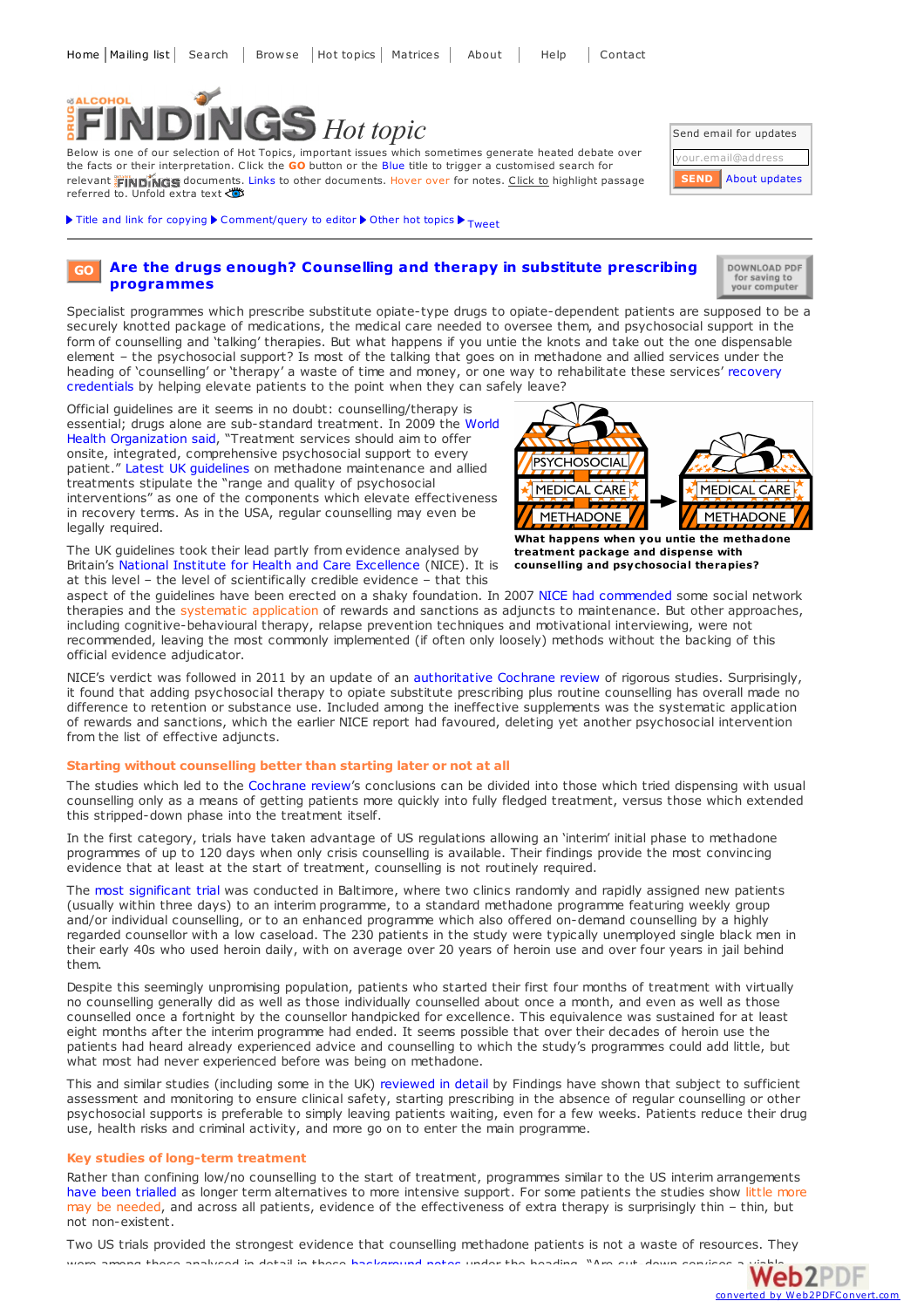were among those analysed in detail in these [background](https://findings.org.uk/PHP/dl.php?file=nug_15_6_back.doc&s=eb) notes under the heading, "Are cut-down services a viable alternative to more comprehensive programmes?"

The [first](http://dx.doi.org/10.1001/jama.1993.03500150065028) involved 92 US military veterans who on starting methadone treatment had been randomly allocated for 24 weeks either to: no regular counselling (though counsellors did maintain monthly contact); standard counselling – weekly to begin with, then adjusted to the stability of the patient; or standard counselling enhanced with extra services including regular medical and psychiatric care, social work assistance, family therapy and employment help onsite. Patients were typical of the area's caseload: black single men with extensive criminal histories and most of serious psychiatric disorder.

Each step up in psychosocial inputs produced better outcomes over the roughly six months they were operational. The effects were apparent in the proportions of patients who (largely due to regular illicit substance use) met criteria for 'emergency' transfer to usual care: 69% not offered counselling versus 41% of standard care patients, and just 19% in enhanced care. Urinalyses revealed significantly more illicit opiate and cocaine use in the minimal contact patients. When the standard and enhanced groups were compared, improvements were greater in the enhanced group on 14 out of 21 measures and significantly so in respect of employment, drinking, crime, hospitalisation for medical problems, and proportion abstinent from opiates and cocaine, though not in average days of use of these substances or overall drug problems.

Six months after the trial had ended, over which time all patients had reverted to usual care, there [remained](https://findings.org.uk/PHP/dl.php?file=nug_1_4.pdf&s=eb) a lingering statistically significant effect on the proportion abstinent from heroin, contributing to the finding that proportions abstinent from both heroin and cocaine were 29% in the minimal care group but 47–49% in the other two groups. This small study of an atypical set of patients remains the best [evidence](https://findings.org.uk/PHP/dl.php?file=Amato_L_5.txt&s=eb) that supplementing methadone maintenance with extra psychosocial inputs further reduces the key outcome for these treatments – illegal opioid use. But when findings from similar trials were [amalgamated](https://findings.org.uk/PHP/dl.php?file=Amato_L_5.txt&s=eb), its contribution was outweighed by other studies, leading overall to only a small and possibly chance advantage in proportions abstinent.

For the [second](http://dx.doi.org/10.1046/j.1360-0443.1996.918119711.x) study, 353 patients admitted to a US methadone programme were randomly assigned to minimal counselling, standard counselling, or standard counselling enhanced with group therapy and training in relapseprevention skills. It offered only weak support for extra counselling. Compared to standard care, urinalysis results over the first 18 months of treatment indicated that illegal opiate use was significantly more likely among minimal care patients, but the effect was minor, and enhanced services did not further reduce opiate use. However, these results could only be obtained from patients retained in treatment, and by the end all but a fifth had left. Cocaine use was unaffected by the intensity of support.

## **Not just methadone; buprenorphine too**

Most studies of extra psychosocial inputs have involved methadone maintenance, but it seems added value is hard to find whether the maintenance medication is methadone or buprenorphine.

In a US [randomised](http://dx.doi.org/10.1136/eb-2013-101253) trial, buprenorphine patients allocated to cognitive-behavioural therapy did no better in reducing drug use and sticking with treatment than those offered a programme approximating usual medical care by their doctors. The findings were all the more remarkable because the therapy was *additional* to rather than instead of medical management. They seemed to confirm the implications of another [buprenorphine](http://dx.doi.org/10.1056/NEJMoa055255) maintenance study from the same lead researcher which found standard medical management as effective as more intensive medical management – the implication being that "for some patients, a relatively low level of supportive services ... is sufficient for generating abstinence and retention in treatment."

A third US [study](https://findings.org.uk/PHP/dl.php?file=Weiss_RD_10.txt&s=eb) recruited patients dependent on prescription opioids and stabilised on buprenorphine before attempted detoxification. Those randomly allocated to relatively brief weekly medical management visits versus this plus more extended specialist counselling did equally well in avoiding 'on-top' opioid use during the stabilisation phase.

What we can gather from these studies is that across all methadone or

buprenorphine patients in a sample, studies have rarely found consistent and substantial advantages from extra counselling or extra psychosocial therapies. But what of particular sorts of patients – and perhaps it is not the extent or content of counselling or therapy which counts, but some other quality? An affirmative answer to both questions is suggested by a few studies.

## **Nuances: does impact depend on patient need and counselling quality?**

Perhaps it is no surprise that extra psychosocial inputs have little impact when trials commonly exclude psychologically unstable patients, the very ones some US studies suggest might benefit from psychotherapy. Published in 1983, among these was a [randomised](https://findings.org.uk/PHP/dl.php?file=nug_12_4_back.pdf&s=eb) trial at a methadone programme in Philadelphia which recruited patients early in treatment who were representative of the entire caseload. Just 1 in 10 were excluded because they might have to move out of the area, though later another 1 in 10 were excluded because they did not attend the first three counselling or therapy sessions.

The conclusion was that patients benefited from being randomly allocated to weekly sessions with professional psychotherapists because these helped ameliorate the psychiatric problems common in the caseload. Benefits were apparent in some ways (but not in substance use) among patients with moderately severe psychiatric problems, but more clear cut for the high-severity patients, who consistently improved more when allocated to professional psychotherapy, including a greater reduction in days of opiate use. Without psychotherapy, among these patients opiate use remained virtually unchanged. Clinical records showed that the two groups of patients with appreciable (moderate or high) psychiatric problems had more drug-positive urines when offered drug counselling alone without psychotherapy and had required higher doses of methadone, typically a response to continuing problems. Unfortunately, the study left open the question of whether extra therapeutic contact accounted for the findings, or the psychotherapeutic nature of that contact.

Later the study was broadly [replicated](https://findings.org.uk/PHP/dl.php?file=nug_12_4_back.pdf&s=eb) among patients selected for severe psychiatric symptoms attending three more typical US methadone programmes. Many were not interested in the trial, but 123 were sufficiently severe and agreed to be randomly allocated to an extra therapy session a week for 24 weeks of either a form of psychotherapy, or drug counselling of the kind they were already receiving, though a quarter were later excluded from the analysis due to poor initial attendance.

On nearly every measure, by the final follow-up psychotherapy patients were doing better than those allocated to extra drug counselling, though usually the differences were modest. After the initial impacts of being on [methadone](http://www.web2pdfconvert.com?ref=PDF) had evened out, patients allocated to psychotherapy evidenced somewhat better psychiatric adjustment and a movement  $\blacksquare$